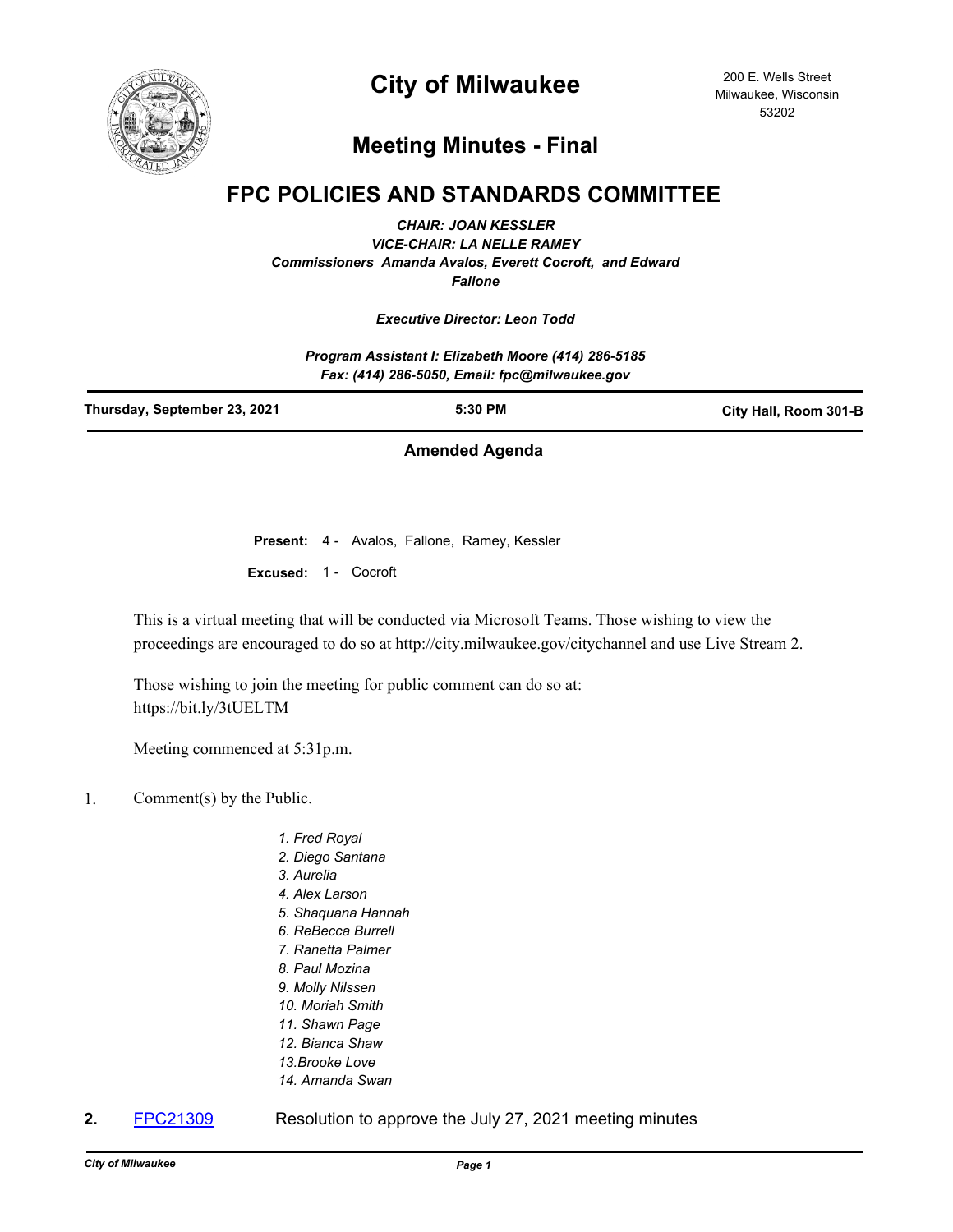**A motion was made by Edward Fallone, seconded by Amanda Avalos, that this Fire and Police Resolution be ADOPTED. This motion PREVAILED by the following vote: Aye:** 4 - Avalos, Fallone, Ramey, and Kessler **No:** 0 **Excused:** 1 - Cocroft **3.** [FPC21275](http://milwaukee.legistar.com/gateway.aspx?m=l&id=/matter.aspx?key=59995) Resolution to amend Standard Operating Procedure 001-Fair and Impartial Policing **A motion was made by Edward Fallone, seconded by Amanda Avalos, that this Fire and Police Resolution be RECOMMENDED for adoption by the FIRE AND POLICE COMMISSION. This motion PREVAILED by the following vote: Aye:** 4 - Avalos, Fallone, Ramey, and Kessler **No:** 0 **Excused:** 1 - Cocroft **4.** [FPC21282](http://milwaukee.legistar.com/gateway.aspx?m=l&id=/matter.aspx?key=60005) Resolution to amend Standard Operating Procedure 082-Training and Career Development **A motion was made by LaNelle Ramey, seconded by Edward Fallone, that this Fire and Police Resolution be RECOMMENDED for adoption by the FIRE AND POLICE COMMISSION. This motion PREVAILED by the following vote: Aye:** 4 - Avalos, Fallone, Ramey, and Kessler **No:** 0 **Excused:** 1 - Cocroft **5.** [FPC21276](http://milwaukee.legistar.com/gateway.aspx?m=l&id=/matter.aspx?key=59996) Resolution to amend Standard Operating Procedure 085-Citizen Contacts, Field Interviews, Search and Seizure **A motion was made by Edward Fallone, seconded by Amanda Avalos, that this Fire and Police Resolution be RECOMMENDED for adoption by the FIRE AND POLICE COMMISSION. This motion PREVAILED by the following vote: Aye:** 4 - Avalos, Fallone, Ramey, and Kessler **No:** 0 **Excused:** 1 - Cocroft **6.** [FPC21277](http://milwaukee.legistar.com/gateway.aspx?m=l&id=/matter.aspx?key=59998) Resolution to amend Standard Operating Procedure 220-Arrest Authority **A motion was made by LaNelle Ramey, seconded by Edward Fallone, that this Fire and Police Resolution be RECOMMENDED for adoption by the FIRE AND POLICE COMMISSION. This motion PREVAILED by the following vote: Aye:** 4 - Avalos, Fallone, Ramey, and Kessler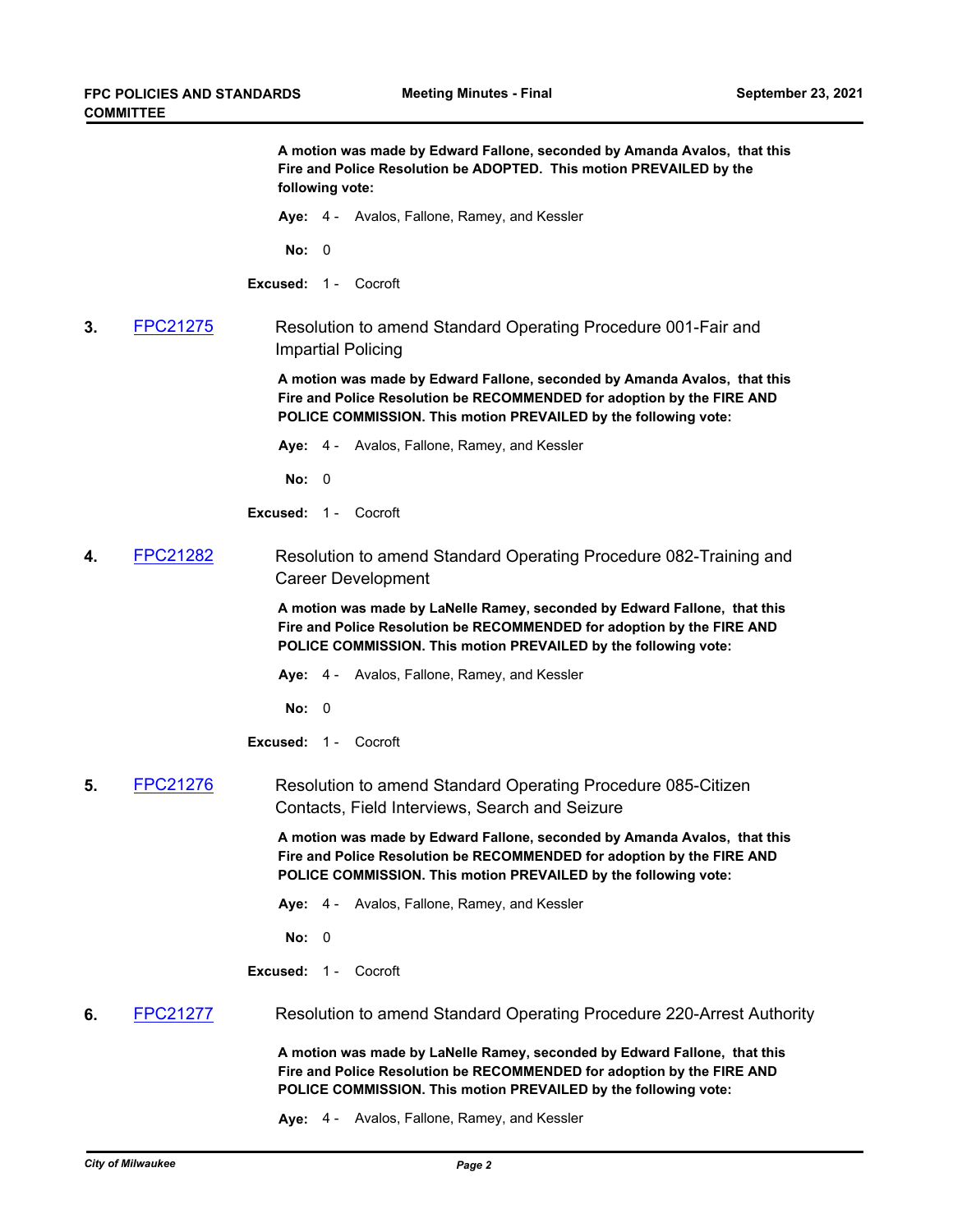**No:** 0

**Excused:** 1 - Cocroft

**7.** [FPC21278](http://milwaukee.legistar.com/gateway.aspx?m=l&id=/matter.aspx?key=60001) Resolution to amend Standard Operating Procedure 450-Personal Investigations

> **A motion was made by Edward Fallone, seconded by LaNelle Ramey, that this Fire and Police Resolution be RECOMMENDED for adoption by the FIRE AND POLICE COMMISSION. This motion PREVAILED by the following vote:**

**Aye:** 4 - Avalos, Fallone, Ramey, and Kessler

**No:** 0

**Excused:** 1 - Cocroft

**8.** [FPC21279](http://milwaukee.legistar.com/gateway.aspx?m=l&id=/matter.aspx?key=60002) Resolution to amend Standard Operating Procedure 460-Use of Force

**A motion was made by Edward Fallone, seconded by LaNelle Ramey, that this Fire and Police Resolution be RECOMMENDED for adoption by the FIRE AND POLICE COMMISSION. This motion PREVAILED by the following vote:**

**Aye:** 4 - Avalos, Fallone, Ramey, and Kessler

**No:** 0

**Excused:** 1 - Cocroft

**9.** [FPC21289](http://milwaukee.legistar.com/gateway.aspx?m=l&id=/matter.aspx?key=60012) Resolution to amend Standard Operating Procedure 747-Body Worn Cameras

> **A motion was made by LaNelle Ramey, seconded by Edward Fallone, that this Fire and Police Resolution be RECOMMENDED for adoption by the FIRE AND POLICE COMMISSION. This motion PREVAILED by the following vote:**

**Aye:** 4 - Avalos, Fallone, Ramey, and Kessler

**No:** 0

**Excused:** 1 - Cocroft

**10.** [FPC21132](http://milwaukee.legistar.com/gateway.aspx?m=l&id=/matter.aspx?key=57013) Resolution to amend Standard Operating Procedure 970-Search **Warrants** 

> **A motion by Joan Kessler, seconded by Edward Fallone to take this Resolution off the table and resume the review process. This motion PREVAILED by the following vote:**

**Aye: 4 - Avalos, Fallone, Ramey, and Kessler No: 0 Excused: 1-Cocroft**

**A motion was made by Amanda Avalos, seconded by LaNelle Ramey, that this Fire and Police Resolution be HELD IN COMMISSION. This motion PREVAILED**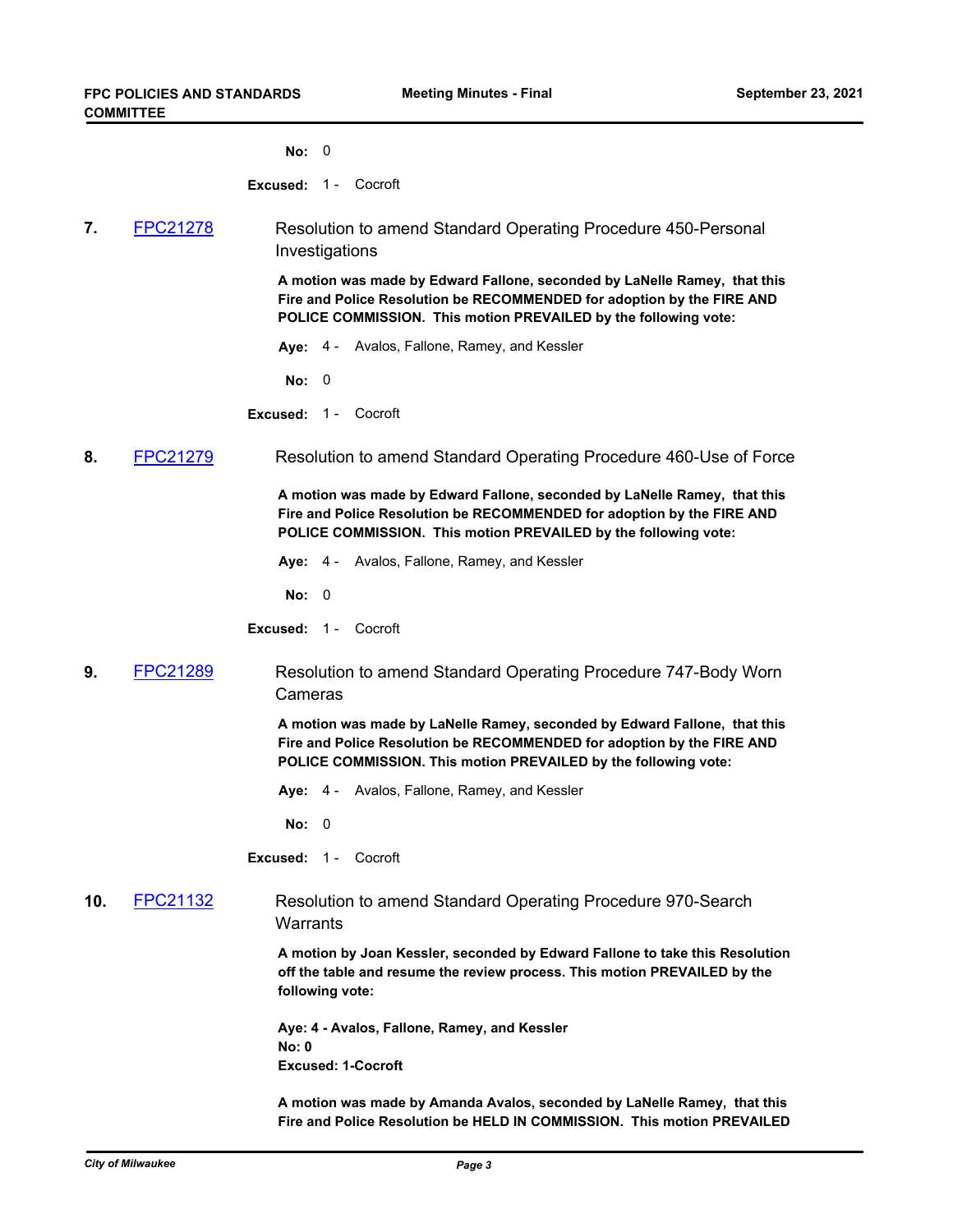|                 |                                                                                                                                                                                                                               | by the following vote: |                                                                 |  |
|-----------------|-------------------------------------------------------------------------------------------------------------------------------------------------------------------------------------------------------------------------------|------------------------|-----------------------------------------------------------------|--|
|                 |                                                                                                                                                                                                                               |                        | Aye: 4 - Avalos, Fallone, Ramey, and Kessler                    |  |
|                 |                                                                                                                                                                                                                               |                        |                                                                 |  |
|                 |                                                                                                                                                                                                                               |                        |                                                                 |  |
| <b>FPC21056</b> | Resolution to amend Standard Operating Instruction-Sensitive Crimes<br><b>Division</b>                                                                                                                                        |                        |                                                                 |  |
|                 | A motion was made by LaNelle Ramey, seconded by Edward Fallone, that this<br>Fire and Police Resolution be RECOMMENDED for adoption by the FIRE AND<br><b>POLICE COMMISSION. This motion PREVAILED by the following vote:</b> |                        |                                                                 |  |
|                 |                                                                                                                                                                                                                               |                        | Aye: 4 - Avalos, Fallone, Ramey, and Kessler                    |  |
|                 |                                                                                                                                                                                                                               |                        |                                                                 |  |
|                 |                                                                                                                                                                                                                               |                        | Cocroft                                                         |  |
|                 |                                                                                                                                                                                                                               |                        | No: 0<br><b>Excused: 1 - Cocroft</b><br>No: 0<br>Excused: $1 -$ |  |

Motion to Adjourn

LaNelle Ramey motion to adjourn, seconded by Edward Fallone. None opposed. All in favor. The motion carried.

Meeting adjourned at 7:47p.m.

The Board may receive a motion to convene in closed session in City Hall, room 301-B, 200 East Wells Street, on any of the above items pursuant to Section 19.85 (1) (g) Wis. Stats. to confer with a representative of the City Attorney's Office who will render oral or written advice concerning strategy to be adopted by the Board with respect to litigation in which it is or is likely to become involved.

The Board may then reconvene in open session concerning any such item following the closed session.

This meeting may also simultaneously constitute a meeting of the Fire and Police Commission or any of the following committees or subcommittees: Testing and Recruiting, Research- FPC Rules, Complaints and Discipline. Whether a simultaneous meeting is occurring depends on whether the presence of one or more of the Fire and Police Commission members results in a quorum or a negative quorum of the Commission or another committee and whether any agenda items listed above involve matters within that committee's realm of authority. In the even that a simultaneous meeting is occurring, no action other than information gathering will be taken at the simultaneous meeting.

Upon reasonable notice, efforts will be made to accommodate the needs of persons with disabilities through sign language interpreters or auxiliary aids. For additional information or to request this service, contact the Fire and Police Commission ADA Coordinator at 414-286-5072, 414-286-5050 (fax), 414-286-2960 (TDD), or by writing to the Coordinator at Fire and Police Commission, Milwaukee City Hall, Room 706A, 200 East Wells Street, Milwaukee WI 53202.